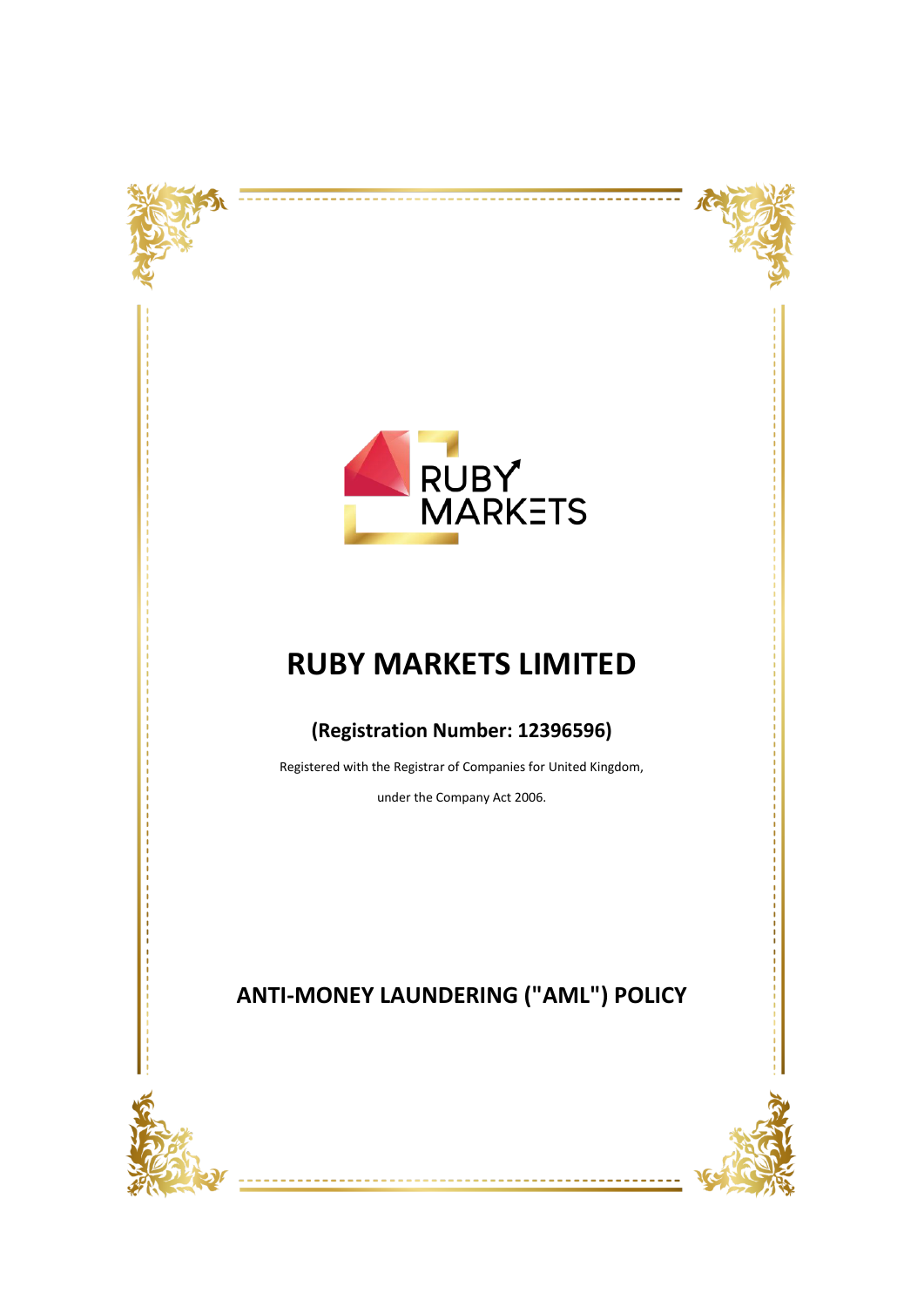

### **RUBY MARKETS LIMITED ANTI-MONEY LAUNDERING ("AML") POLICY**

Money laundering – the process of converting funds, received from illegal activities (such as fraud, corruption, terrorism, etc.), into other funds or investments that look legitimate to hide or distort the real source of funds.

The process of money laundering can be divided into three sequential stages:

- Placement. At this stage funds are converted into financial instruments, such as checks, bank accounts, and money transfers, or can be used for purchasing high-value goods that can be resold. They can also be physically deposited into banks and non-bank institutions (e.g., currency exchangers). To avoid suspicion by the company, the launderer may as well make several deposits instead of depositing the whole sum at once, this form of placement is called smurfing.
- Layering. Funds are transferred or moved to other accounts and other financial instruments. It is performed to disguise the origin and disrupt the indication of the entity that made the multiple financial transactions. Moving funds around and changing in their form makes it complicated to trace the money being laundered.
- Integration. Funds get back into circulation as legitimate to purchase goods and services.

#### **POLICY STATEMENT AND PRINCIPLES**

RUBY MARKETS LIMITED ("RUBY MARKETS LIMITED") has adopted an Anti-Money Laundering (AML) compliance policy ("Policy") in compliance with The Financial Intelligence and Anti-Money Laundering Act 2002 (FIAMLA 2002), the Prevention of Corruption Act 2002 (POCA 2002) and the Prevention of Terrorism Act 2002 (POTA 2002).

#### **SCOPE OF POLICY**

This policy applies to all RUBY MARKETS LIMITED officers, employees, appointed producers and products and services offered by RUBY MARKETS LIMITED Every business unit and location within RUBY MARKETS LIMITED will cooperate to create a cohesive effort in the fight against money laundering. Each business unit and location has implemented risk-based procedures in an effort to prevent, detect and report transactions as required under the FIAMLA. All efforts implemented will be documented and retained in accordance with the FIAMLA. The AML Compliance Committee is responsible for initiating Suspicious Activity Reports ("SARs") or other required reporting to the appropriate law enforcement or regulatory agencies. Any contacts by law enforcement or regulatory agencies related to the Policy shall be directed to the AML Compliance Committee.

#### **POLICY**

Money laundering is the process of concealing the real source of criminally derived incomes such as fraud, theft, drug trafficking or any other crimes. Money laundering could also include using legally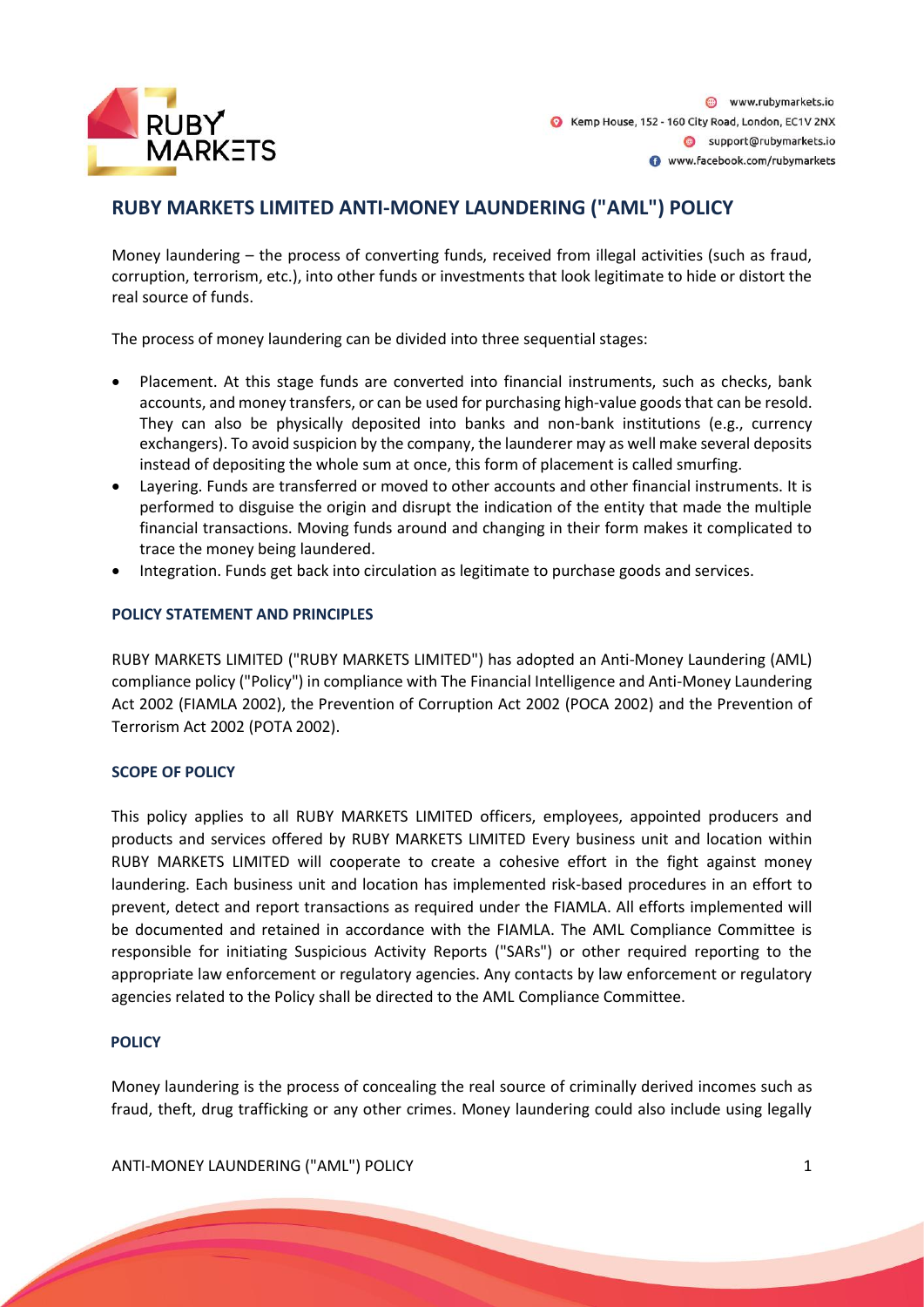

derived funds such as financial products and transactions to finance terrorism or other money laundering schemes. RUBY MARKETS LIMITED strictly prohibits and actively prevents the occurrence of money laundering and any activity that facilitates money laundering or the funding of terrorist or criminal activities. RUBY MARKETS LIMITED is committed to AML compliance in accordance with applicable law and requires its officers, employees and appointed producers to adhere to these standards in preventing the use of its products and services for money laundering purposes.

Generally, money laundering consists of three stages. Firstly, cash enters the financial system at the "placement" stage, where the cash generated from criminal activities is converted into monetary instruments, such as money orders or traveller's checks, or deposited into accounts at financial institutions. At the "layering" stage, the funds are transferred or moved into other accounts or other financial institutions to further separate the money from its criminal origin. At the "integration" stage, the funds are reintroduced into the economy and used to purchase legitimate assets or to fund other criminal activities or legitimate businesses. Terrorist financing may not involve the proceeds of criminal conduct, but rather an attempt to conceal the origin or intended use of the funds, which will later be used for criminal purposes.

#### **AML COMPLIANCE COMMITTEE**

The AML Compliance Committee comprises of the General Counsel; Chief Compliance Officer, RUBY MARKETS LIMITED; Deputy Compliance Officer, RUBY MARKETS LIMITED; Assistant Vice President-Internal Audit, and Corporate Attorney shall be wholly responsibility for the Policy. The Chief Compliance Officer also holds the title Chief AML Officer and has the authority to sign as such. The responsibilities of the AML Compliance Committee with regards to the Policy includes but are not limited to the designing, executing and the updating of the Policy as required. This involves the dissemination of information to officers, employees and appointed producers of RUBY MARKETS LIMITED; monitoring the compliance of RUBY MARKETS LIMITED operating units and appointed producers, maintaining necessary and appropriate records, filing of SARs when warranted; training of officers, employees and appointed producers and independent testing of the operation of the Policy. Each RUBY MARKETS LIMITED business unit shall appoint a person in charge to liaise directly with the AML Compliance Committee to assist the Committee with investigations, monitoring and other required activities.

#### **CUSTOMER IDENTIFICATION PROGRAM**

RUBY MARKETS LIMITED has implemented a Customer Identification Program (CIP). RUBY MARKETS LIMITED will notify customers prior to gathering customers' identification information. This includes collecting, recording and verifying specific minimum customer identification information of each customer and finally comparing customer identification information with OFAC.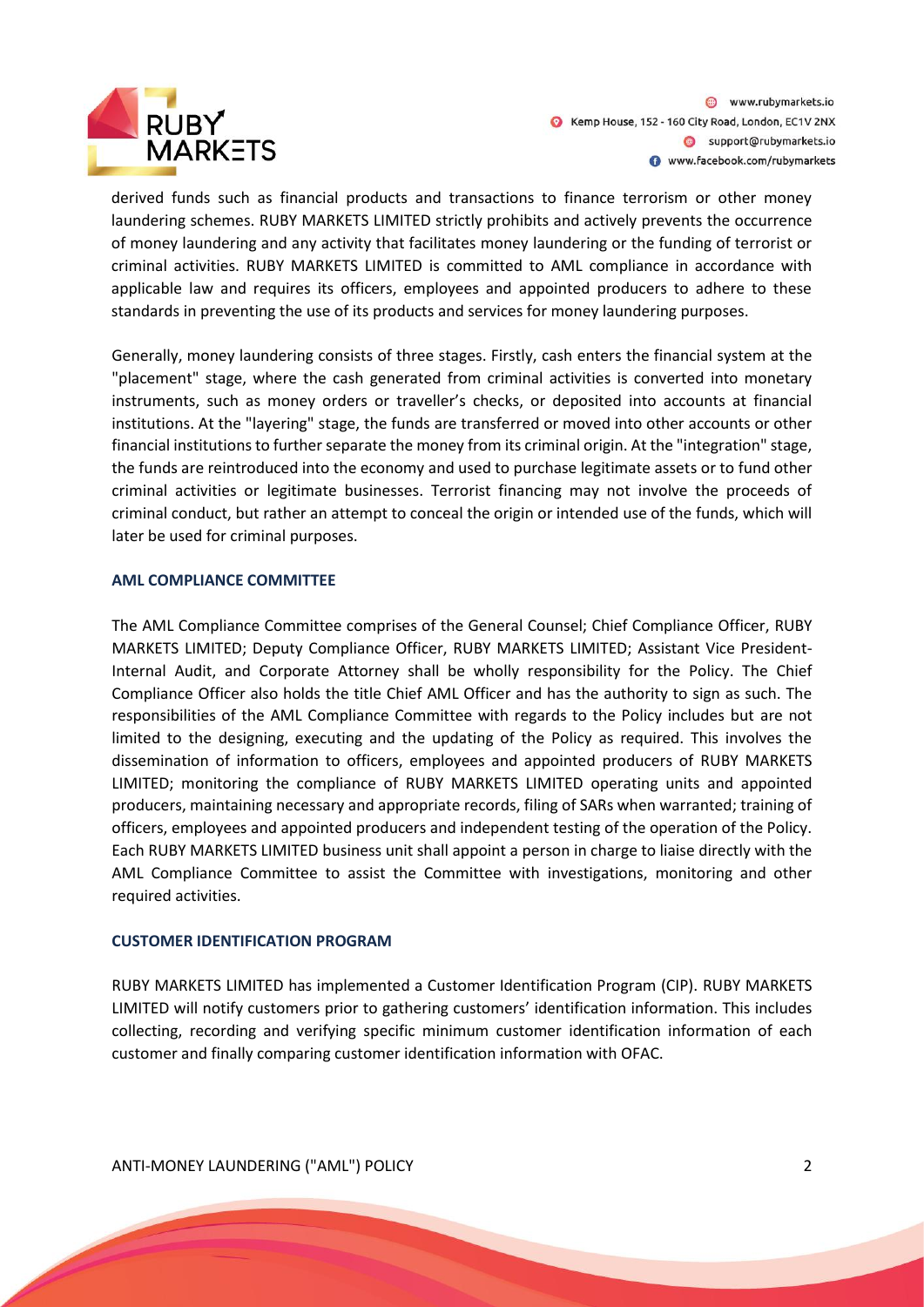

www.rubymarkets.io Kemp House, 152 - 160 City Road, London, EC1V 2NX Support@rubymarkets.io www.facebook.com/rubymarkets

#### **NOTICE TO CUSTOMERS**

RUBY MARKETS LIMITED will provide notice to customers that it is requesting information from them to verify their identities, as required by applicable law.

#### **VERIFYING INFORMATION**

RUBY MARKETS LIMITED will make sure that it is dealing with a real person or legal entity. RUBY MARKETS LIMITED also performs all the required measures in accordance with applicable law and regulations, issued by monetary authorities. The AML policy is being fulfilled within RUBY MARKETS LIMITED by means of the following:

Know your customer policy and due diligence monitoring of client activity record keeping

Because of the company's commitment to the AML and KYC policies, each client of the company has to finish a verification procedure. Before RUBY MARKETS LIMITED starts any cooperation with the client, the company ensures that satisfactory evidence is produced or such other measures that will produce satisfactory evidence of the identity of any customer or counterparty are taken. The company as well applies heightened scrutiny to clients, who are residents of other countries, identified by credible sources as countries, having inadequate AML standards or that may represent a high risk for crime and corruption and to beneficial owners who resides in and whose funds are sourced from named countries.

#### **Individual clients**

During the process of registration, each client provides personal information, specifically: full name; date of birth; origin; complete address, including phone number and city code. A client sends the following documents (in case the documents are written in non-Latin characters: to avoid any delays in the verification process, it is necessary to provide a notarized translation of the document in English) because of the requirements of KYC and to confirm the indicated information:

A high-resolution copy of the first page of local or international passport, where the photo and the signature are clearly seen, or a copy of driver's license with the same requirements. The indicated documents must be valid at least 6 months from the filing date.

A high-resolution copy of a receipt of utility services payment or bank statement, containing the full client's name and the actual place of residence. These documents should not be older than 3 months from the date of filing.

#### **Corporate clients**

In case the applicant company is listed on a recognized or approved stock exchange or when there is independent evidence to show that the applicant is a wholly owned subsidiary or a subsidiary under the control of such a company, no further steps to verify identity will normally be required. In case the company is unquoted and none of the principal directors or shareholders already has an account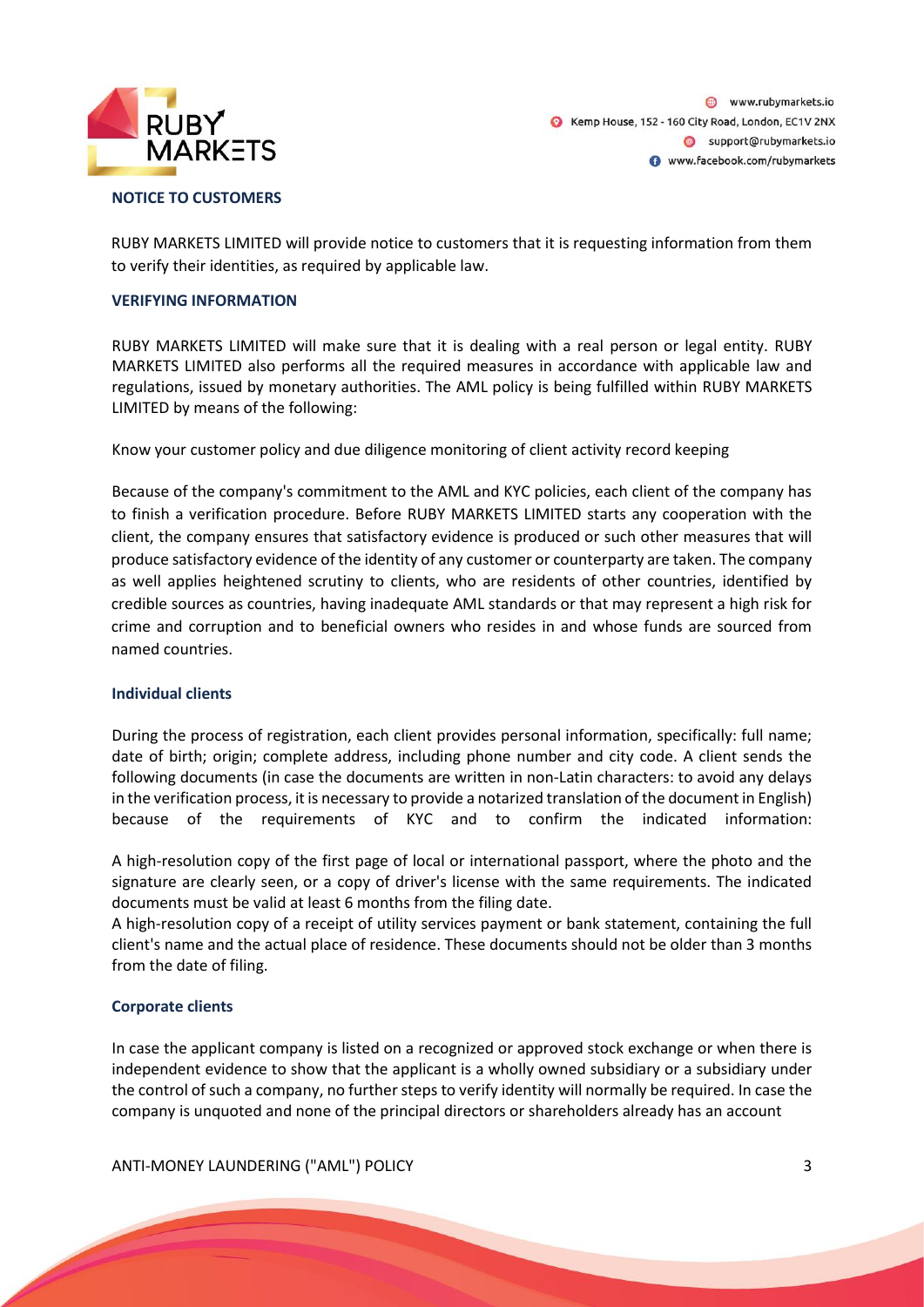

@ www.rubymarkets.jo Kemp House, 152 - 160 City Road, London, EC1V 2NX Support@rubymarkets.io www.facebook.com/rubymarkets

with RUBY MARKETS LIMITED, the official provides the following documents because of the requirements of KYC:

- a high-resolution copy of the certificate of incorporation/certificate;
- an extract from the Commercial Register, or equivalent document, evidencing the registration of corporate acts and amendments;
- names and addresses of all officers, directors and beneficial owners of the corporate entity;
- a high-resolution copy of Memorandum and Articles of Association or equivalent documents duly recorded with the competent registry;
- evidence of the company's registered address and the list of shareholders and directors;
- description and nature of business (including the date of commencement of the business, products or services provided; and the location of principal business).

This procedure is performed to establish the identity of the client and to help RUBY MARKETS LIMITED know/understand the clients and their financial dealings to be able to provide the best services of online trading.

Depending on the risk and to the extent reasonable and practicable, RUBY MARKETS LIMITED will ensure that it has a reasonable belief of the true identity of its customers. In verifying customer identity, appointed producers shall review photo identification. RUBY MARKETS LIMITED shall not attempt to determine whether the document that the customer has provided for identification has been validly issued. For verification purposes, RUBY MARKETS LIMITED shall rely on a government issued identification to establish a customer's identity. RUBY MARKETS LIMITED, however, will analyze the information provided to ensure that there are no logical inconsistencies in the information obtained. RUBY MARKETS LIMITED will document its verification, including all identifying information provided by the customer, the methods used and results of the verification, including but not limited to sign-off by the appointed producer of matching photo identification.

#### **CUSTOMERS WHO REFUSE TO PROVIDE INFORMATION**

If a customer either refuses to provide the information described above when requested, or appears to have deliberately provided misleading information, the appointed agent shall notify their New Business team. The RUBY MARKETS LIMITED New Business team will decline the application and notify the AML Compliance Committee.

#### **CHECKING THE OFFICE OF FOREIGN ASSETS CONTROL ("OFAC") LIST**

For all (1) new applications received and on a continuous basis, (2) disbursements (3) new producers appointed or (4) new employees, RUBY MARKETS LIMITED will check to ensure that a person or entity does not appear on Treasury's OFAC "Specifically Designated Nationals and Blocked Persons" List (SDN List)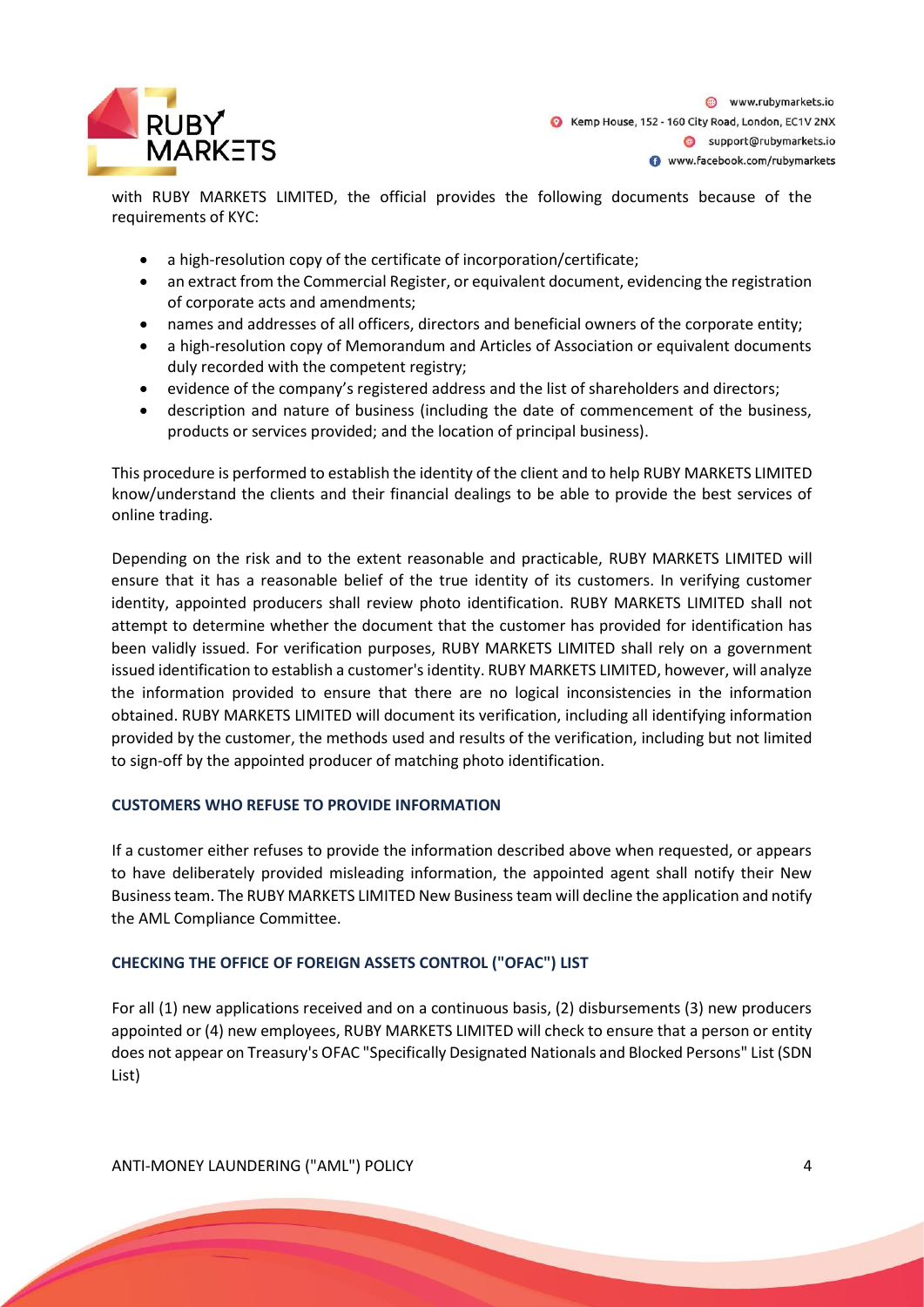

and is not from, or engaging in transactions with people or entities from, embargoed countries and regions listed on the OFAC Web Site.

To ensure a speedy and accurate check, RUBY MARKETS LIMITED shall contract with World-Check. RUBY MARKETS LIMITED will also review existing policy holders, producers and employees against these lists on a periodic basis. We will then document and retain the frequency of these reviews. If there is a match to the SDN List or other OFAC List, the business unit will conduct a review of the circumstances where such match has been identified as stated in page3. If the business unit is incapable of confirming that the match is a false positive, the AML Committee shall be notified.

#### **MONITORING AND REPORTING**

In addition to gathering information from the clients, RUBY MARKETS LIMITED continues to monitor the activity of every client to identify and prevent any suspicious transactions. A suspicious transaction is known as a transaction that is inconsistent with the client's legitimate business or the usual client's transaction history known from client activity monitoring. RUBY MARKETS LIMITED has implemented the system of monitoring the named transactions (both automatic and, if needed, manual) to prevent using the company's services by criminals.

Transaction based monitoring will occur within the appropriate business units of RUBY MARKETS LIMITED Monitoring of specific transactions will include but is not limited to transactions aggregating \$5,000 or more and those with respect to which RUBY MARKETS LIMITED has a reason to suspect suspicious activity. All reports will be documented and retained in accordance with the FIAMLA requirements.

#### **Deposit and withdrawal requirements**

All the clients' operations to deposit and withdraw funds have the following requirements:

In case of bank transfer or transfer from a bank card, the name, indicated during the registration must match the name of the owner of the account/bank card.

Withdrawing funds from the trading account via the method, which is different from the depositing method, is possible solely after withdrawing the sum, which is equal to the sum of client's deposits via the method and to the same account used for depositing.

If the account was credited in the way that cannot be used for funds withdrawal, the funds may be withdrawn to a bank account of the client or any other way may be used, as agreed with the Company with the help of which the Company is able to prove the identity of the account owner. If the account has been credited with funds through various payment systems, funds withdrawal shall be made on a pro rata basis commensurate to the size of each deposit.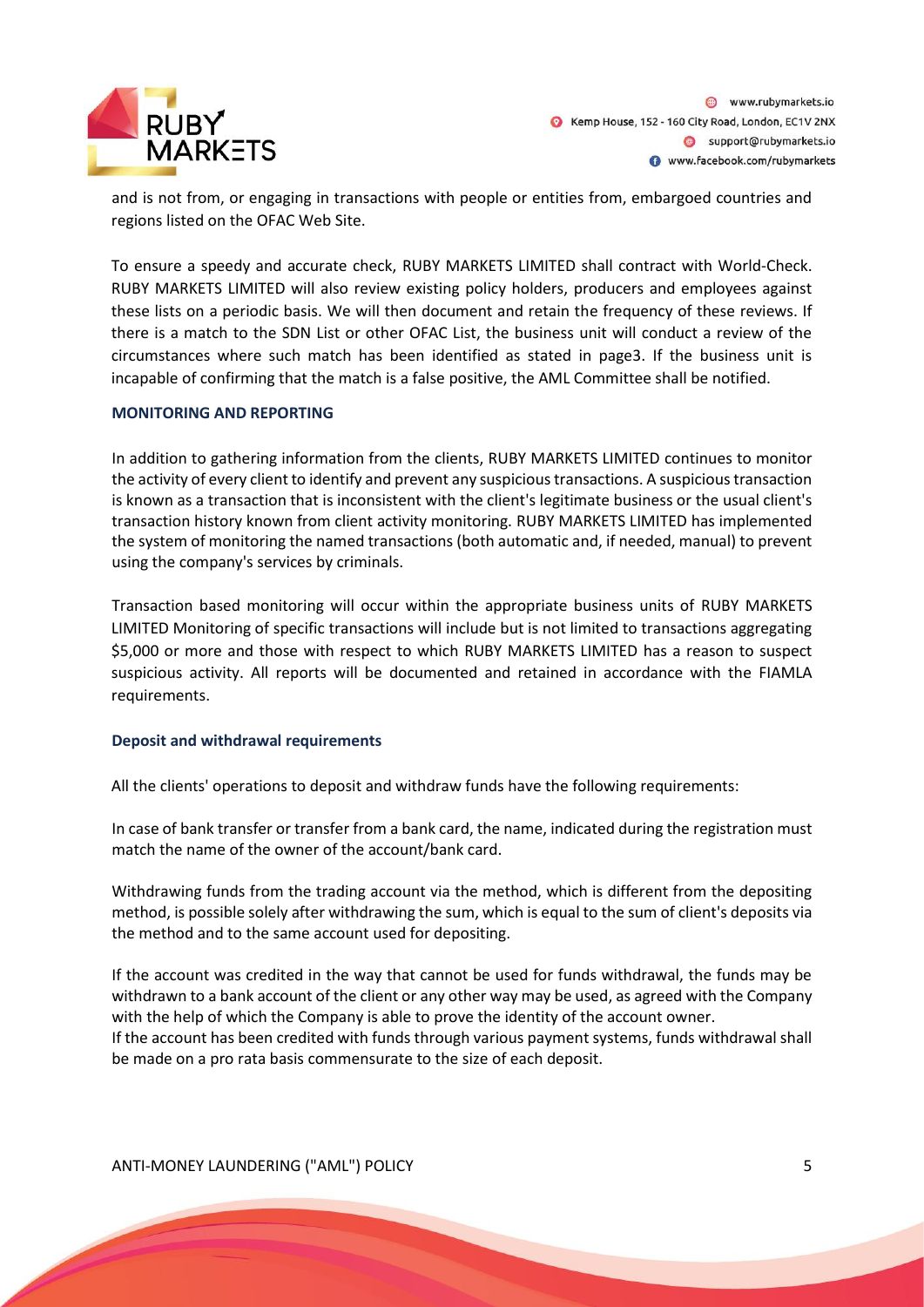

In case of depositing via Visa/MasterCard, Wire Transfer, ePayments, the withdrawal of funds, which exceed the sum of the client's deposits, is possible via any of the following methods: Visa/MasterCard, Wire Transfer, ePayments. In case of depositing via another method, the withdrawal of funds that exceed the sum of the client's deposits, is possible via any available method, by the client's choice.

#### **SUSPICIOUS ACTIVITY**

"Red flags" are commonly used to refer to signs of suspicious activity that suggest money laundering.

Whenever a red flag is detected, additional due diligence will be performed before proceeding with the transaction. If a reasonable explanation is not provided, the suspicious activity shall be reported to the AML Compliance Committee. Examples of red flags are:

- The customer displays unusual concern about the firm's compliance with government reporting requirements and the firm's AML policies, especially regarding his or her identity, type of business and assets, or is reluctant or refuses to disclose any information concerning business activities, or furnishes unusual or suspect identification or business documents.
- The information provided by the customer that identifies a legitimate source for funds is false, misleading, or significantly incorrect.
- Upon request, the customer refuses to identify or fails to indicate any legitimate source for his or her funds and other assets.
- The customer has difficulty describing the nature of his or her business or lacks general knowledge of his or her industry.
- The customer wishes to engage in transactions that lack business sense or superficial investment strategy, or are inconsistent with the customer's indicated business strategy.
- The customer (or a person publicly associated with the customer) has a questionable background or is the subject of news reports indicating possible criminal, civil, or regulatory violations.
- The customer displays a lack of concern regarding risks, commissions, or other transaction costs.
- The customer appears to be acting as an agent for an undisclosed principal, but refuses or is reluctant, without valid commercial reasons, to provide information or is otherwise ambiguous regarding that person or entity.
- The customer attempts to make frequent or large deposits of currency, insists on dealing only in cash equivalents, or asks for exemptions from the firm's policies relating to the deposit of cash and cash equivalents.
- The customer engages in transactions involving cash or cash equivalents or other monetary instruments that appear to be structured to avoid the \$10,000 government reporting requirements, especially if the cash or monetary instruments are in an amount just below reporting or recording thresholds.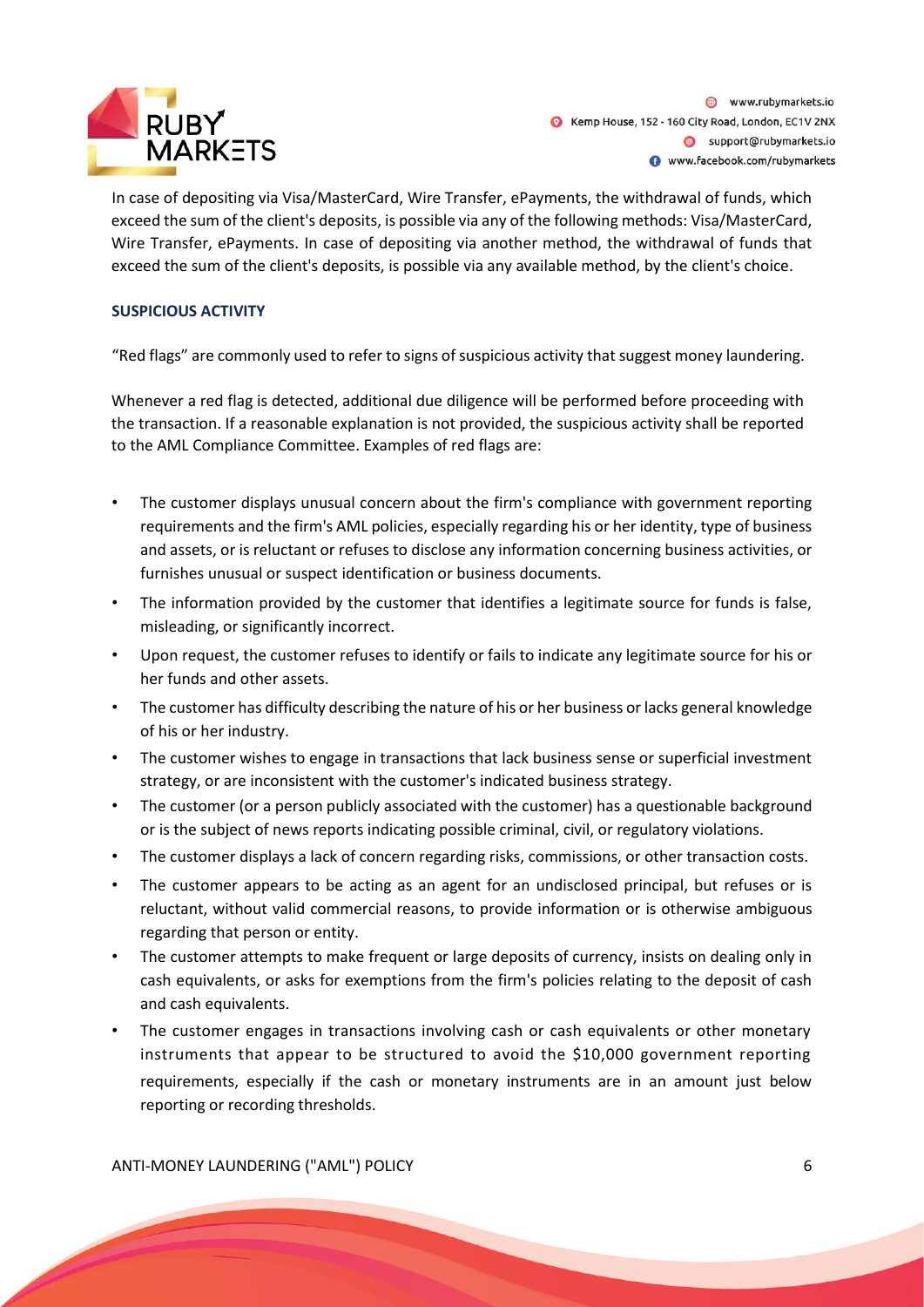

- For no apparent reason, the customer has multiple accounts under a single name or multiple names, with a large number of inter-account or third-party transfers.
- The customer is from, or has accounts in, a country identified as a non-cooperative country or territory by the Financial Action Task Force.
- The customer's account shows numerous currency or cashier's check transactions aggregating to significant sums.
- The customer's account has unexplained or sudden extensive wire activity, especially in accounts that had little or no previous activity.
- The customer's account has a large number of wire transfers to unrelated third parties inconsistent with the customer's legitimate business purpose.
- The customer's account has wire transfers that have no apparent business purpose to or from a country identified as money laundering risk or a bank secrecy haven.
- The customer's account indicates large or frequent wire transfers, immediately withdrawn by check or debit card without any apparent business purpose.
- The customer makes a funds deposit followed by an immediate request that the money be wired out or transferred to a third party, or to another firm, without any apparent business purpose.
- The customer makes a funds deposit for the purpose of purchasing a long-term investment followed shortly thereafter by a request to liquidate the position and transfer of the proceeds out of the account.
- The customer engages in excessive journal entries between unrelated accounts without any apparent business purpose.
- The customer's account shows an unexplained high level of account activity with very low levels of securities transactions.
- The customer requests that a transaction be processed in such a manner to avoid the firm's normal documentation requirements.
- The customer, for no apparent reason or in conjunction with other red flags, engages in transactions involving certain types of securities, such as penny stocks, and bearer bonds, which although legitimate, have been used in connection with fraudulent schemes and money laundering activity. (Such transactions may warrant further due diligence to ensure the legitimacy of the customer's activity.)
- Attempt to borrow maximum cash value of a single premium policy soon after purchase.
- If the appointed producer:
- Exhibits a dramatic or unexpected increase in sales (particularly of single premium contacts)
- Has consistently high activity in single premium contracts in excess of company averages
- Exhibits a sudden change in lifestyle
- Requests client documentation be delivered to the agent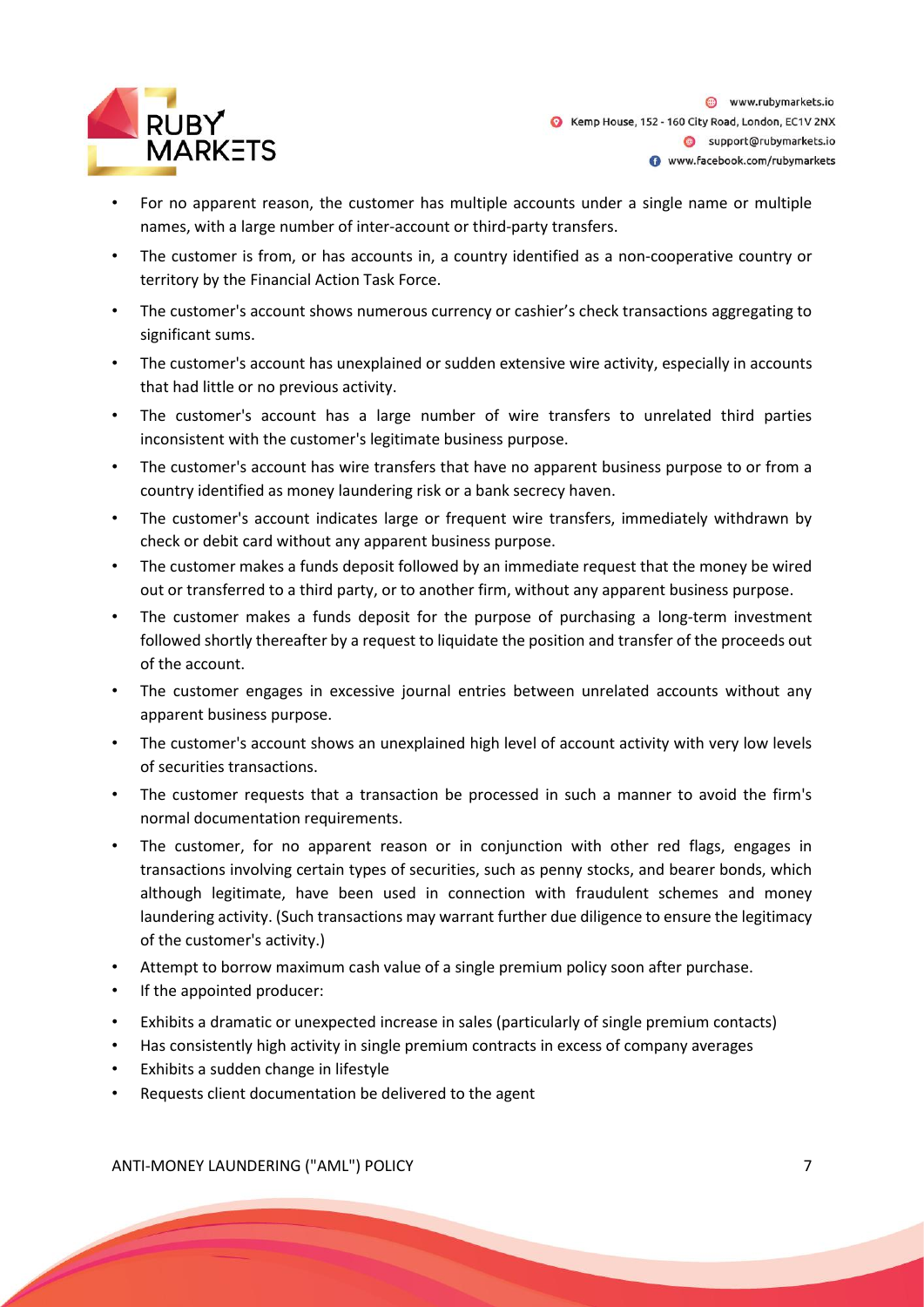

www.rubymarkets.io Kemp House, 152 - 160 City Road, London, EC1V 2NX Support@rubymarkets.io www.facebook.com/rubymarkets

#### **INVESTIGATION**

Upon notification to the AML Compliance Committee of a match to the OFAC SDN List or possible suspicious activity, an investigation will be commenced to determine if a report should be made to appropriate law enforcement or regulatory agencies. The investigation will include, but not necessarily be limited to, review of all available information, such as payment history, birth dates, and address. If the results of the investigation warrant, a recommendation will be made to the AML Compliance Committee to file a blocked assets and/or a SAR with the appropriate law enforcement or regulatory agency. The AML Compliance Committee is responsible for any notice or filing with law enforcement or regulatory agency. Investigation results will not be disclosed or discussed with anyone other than those who have a legitimate need to know. Under no circumstances shall any officer, employee or appointed agent disclose or discuss any AML concern, investigation, notice or SAR filing with the person or persons subject of such, or any other person, including members of the officer's, employee's or appointed agent's family.

#### **RECORDKEEPING**

The AML Compliance Committee will be responsible to ensure that AML records are maintained properly and that SARs and Blocked Property Reports are filed as required. RUBY MARKETS LIMITED will maintain AML records for at least five years.

#### **TRAINING**

RUBY MARKETS LIMITED shall provide general AML training to its officers, employees and appointed producers to ensure awareness of requirements under the FIAMLA. The training will include, at a minimum: how to identify red flags and signs of money laundering; what roles the officers, employees and appointed producers have in the RUBY MARKETS LIMITED compliance efforts and how to perform such duties and responsibilities; what to do once a red flag or suspicious activity is detected; RUBY MARKETS LIMITED record retention policy; and the disciplinary consequences for non-compliance with the Act and this Policy. In addition, each affected area will provide enhanced training in accordance with the procedures developed in each area for officers and employees reasonably expected to handle money, requests, or processing that may bring them into contact with information designated above. Training will be conducted on an annual basis. The RUBY MARKETS LIMITED AML Compliance Committee will determine the ongoing training requirements and ensure written procedures are updated to reflect any changes required in such training. RUBY MARKETS LIMITED will maintain records to document that training has occurred.